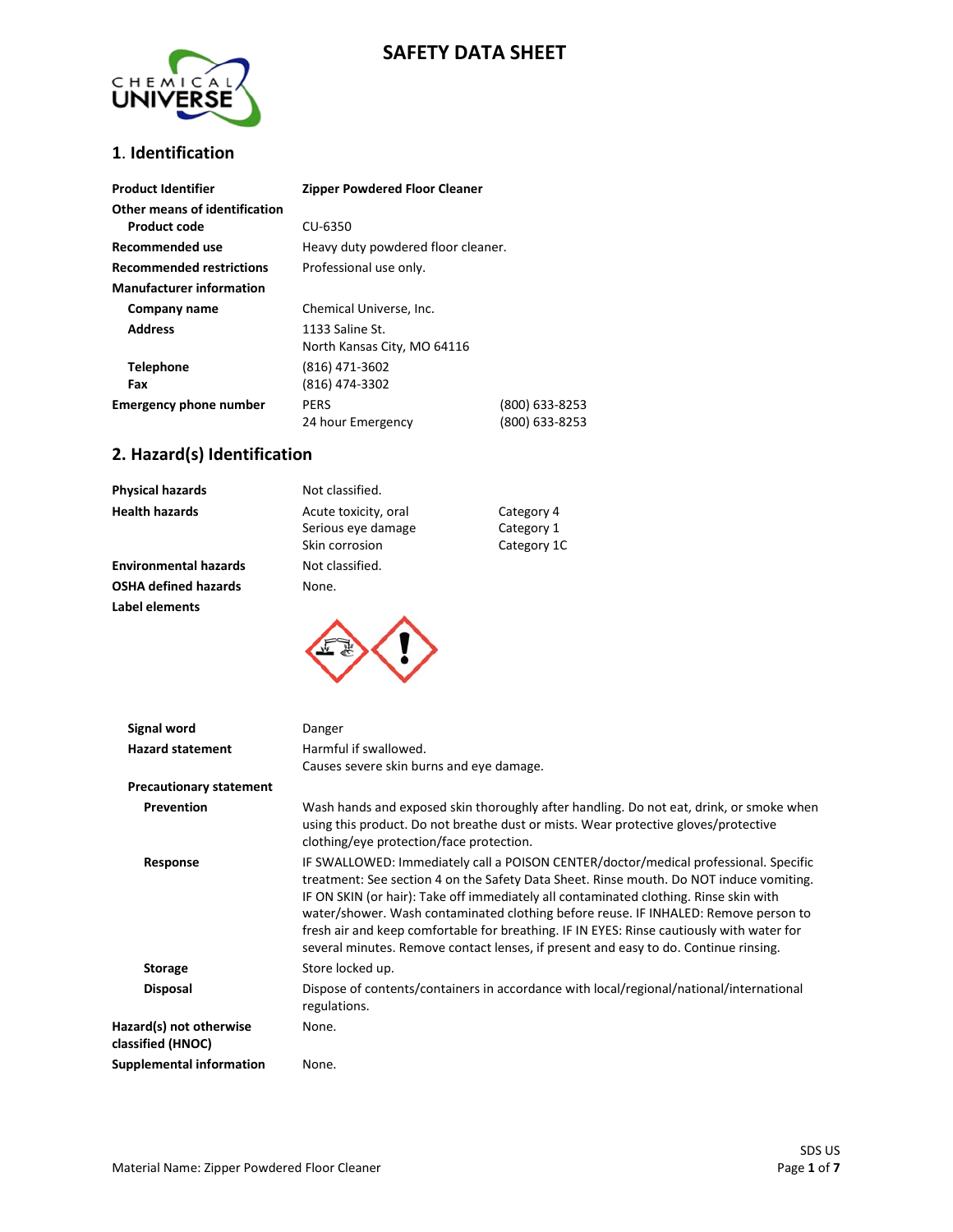# **3. Composition/information on ingredients**

| <b>Mixtures</b>         |                   |           |  |
|-------------------------|-------------------|-----------|--|
| <b>Chemical name</b>    | <b>CAS number</b> | %         |  |
| Sodium metasilicate     | 6834-92-0         | $30 - 40$ |  |
| Sodium carbonate        | 497-19-8          | $10 - 20$ |  |
| Sodium tripolyphosphate | 7758-29-4         | $10 - 20$ |  |
| 2-butoxyethanol         | 111-76-2          | $1 - 2$   |  |
|                         |                   |           |  |

Other components below reportable levels 30-60

### **4. First-aid measures**

| <b>Inhalation</b>                                                            | Move to fresh air. Call a physician if symptoms develop or persist.                                                                                                                                                   |
|------------------------------------------------------------------------------|-----------------------------------------------------------------------------------------------------------------------------------------------------------------------------------------------------------------------|
| <b>Skin contact</b>                                                          | Remove contaminated clothing immediately and wash skin with soap and water. Neutralize<br>burns with vinegar. In case of eczema or other skin disorders: Seek medical attention and take<br>along these instructions. |
| Eye contact                                                                  | Rinse with water for at least 15 minutes. Remove contact lenses if present and easy to do so.<br>Immediately call a physician or transport to hospital.                                                               |
| Ingestion                                                                    | Rinse mouth. Get medical attention immediately. Do not induce vomiting.                                                                                                                                               |
| <b>Most important</b><br>symptoms/effects, acute and<br>delayed              | Can cause serious eye damage. Can cause burning sensation in affected areas. Shortness of<br>breath, respiratory tract irritation or damage.                                                                          |
| Indication of immediate<br>medical attention and special<br>treatment needed | Provide general support measures and treat symptomatically. Keep victim under observation.<br>Symptoms may be delayed.                                                                                                |
| <b>General information</b>                                                   | Ensure that medical personnel are aware of the material(s) involved, and take precautions to<br>protect themselves. Wash contaminated clothing before reuse. Use with extreme caution.                                |

# **5. Fire-fighting measures**

| Suitable extinguishing media                                        | Water fog. Foam. Dry chemical powder. Carbon dioxide $(CO2)$ .                                |
|---------------------------------------------------------------------|-----------------------------------------------------------------------------------------------|
| Unsuitable extinguishing<br>media                                   | Do not use water jet as an extinguisher, as this will spread the fire.                        |
| Specific hazards arising from<br>the chemical                       | During fire, gases hazardous to health may be formed.                                         |
| Special protective equipment<br>and precautions for<br>firefighters | Self-contained breathing apparatus and full protecting clothing must be worn in case of fire. |
| <b>Fire-fighting</b><br>equipment/instructions                      | Move containers from fire area if you can do so without risk.                                 |
| <b>Specific methods</b>                                             | Use standard firefighting procedures and consider the hazards of other involved materials.    |
| <b>General fire hazards</b>                                         | No unusual fire or explosion hazards noted.                                                   |

#### **6. Accidental release measures**

| Personal precautions,<br>protective equipment and<br>emergency procedures | Keep unnecessary personnel away. Keep people away from and upwind of spill/leak. Keep out<br>of low areas. Wear appropriate protective equipment and clothing during clean-up. Avoid<br>inhalation of vapors or mists. Do not touch damaged containers or spilled materials unless<br>wearing appropriate protective clothing. Ensure adequate ventilation. Local authorities should<br>be advised if significant spillages cannot be contained. For personal protection, see section 8<br>of the SDS. |
|---------------------------------------------------------------------------|--------------------------------------------------------------------------------------------------------------------------------------------------------------------------------------------------------------------------------------------------------------------------------------------------------------------------------------------------------------------------------------------------------------------------------------------------------------------------------------------------------|
| <b>Methods and materials for</b><br>containment and cleaning up           | This product is miscible in water.                                                                                                                                                                                                                                                                                                                                                                                                                                                                     |
|                                                                           | Large spills: Place the material in containers using a broom or shovel. Prevent entry into<br>waterways, sewer, basements or confined areas. Following product recovery, flush area with                                                                                                                                                                                                                                                                                                               |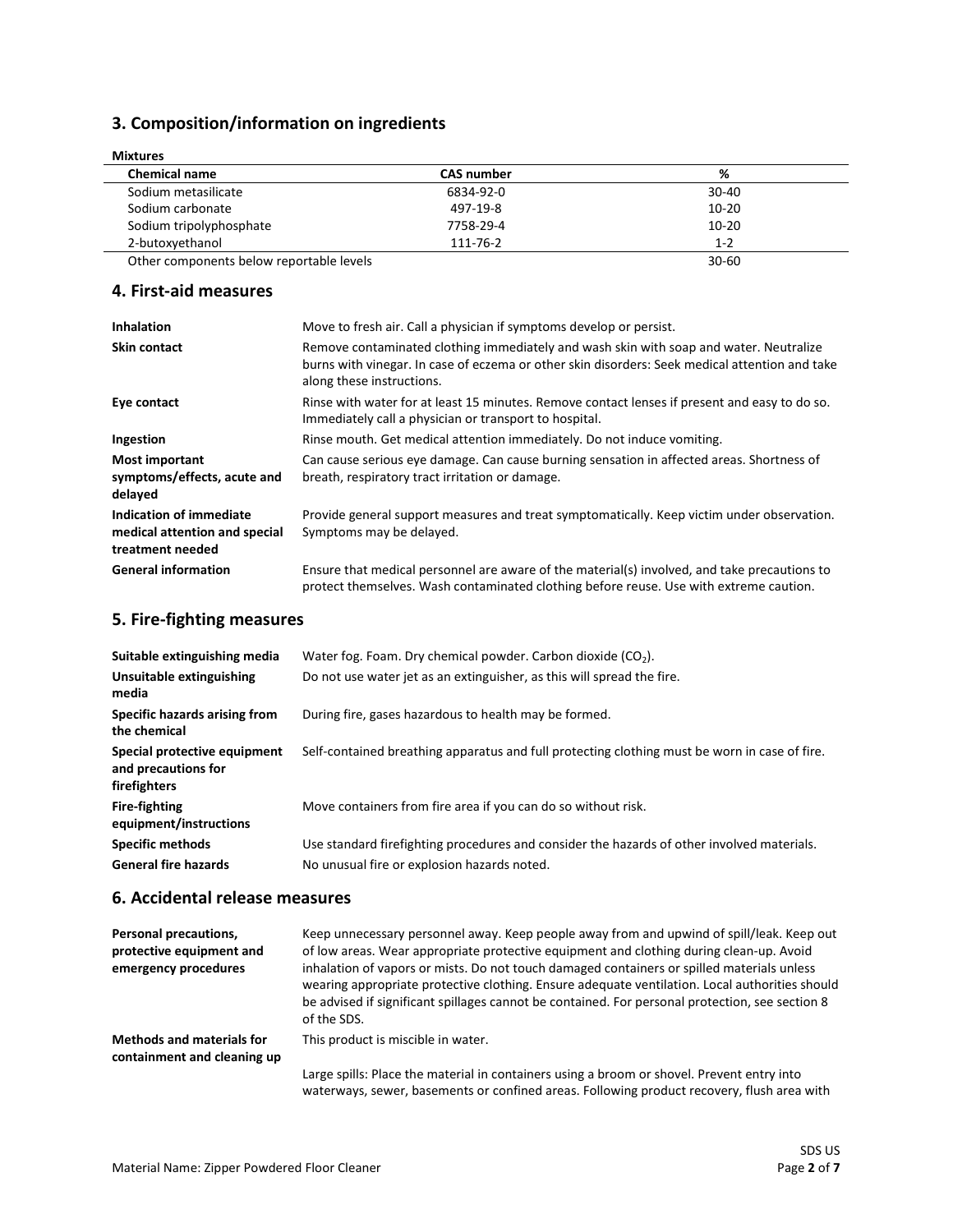water.

Small spills: Sweep up and put into containers. Clean surface thoroughly to remove residual contamination.

Never return spills to original container for re-use. For waste disposal, see section 13 of the SDS.

| <b>Environmental precautions</b> | Avoid discharge into areas not consistent with package labeling. |  |
|----------------------------------|------------------------------------------------------------------|--|
|----------------------------------|------------------------------------------------------------------|--|

## **7. Handling and storage**

| <b>Precautions for safe handling</b> | Avoid breathing mist or vapor. Avoid contact with eyes, skin, and clothing. Avoid prolonged<br>exposure. Provide adequate ventilation. Wear appropriate personal protective equipment.<br>Observe good industrial hygiene practices. |
|--------------------------------------|--------------------------------------------------------------------------------------------------------------------------------------------------------------------------------------------------------------------------------------|
| Conditions for safe storage,         | Store in original tightly closed container. Store away from incompatible materials (see section                                                                                                                                      |
| including any                        | 10 of the SDS).                                                                                                                                                                                                                      |
| incompatibilities                    |                                                                                                                                                                                                                                      |

# **8. Exposure controls/personal protection**

#### **Occupational exposure limits**

| US OSHA Table Z-1 Limits for Air Contaminants (29 CFR 1910.1000)      |                                                                                                                                                                                                                                                                                                                                                                                                                                    |                                                                              |                |                      |  |
|-----------------------------------------------------------------------|------------------------------------------------------------------------------------------------------------------------------------------------------------------------------------------------------------------------------------------------------------------------------------------------------------------------------------------------------------------------------------------------------------------------------------|------------------------------------------------------------------------------|----------------|----------------------|--|
| <b>Components</b>                                                     | <b>Type</b>                                                                                                                                                                                                                                                                                                                                                                                                                        |                                                                              | Value          |                      |  |
| 2-butoxyethanol                                                       | PEL                                                                                                                                                                                                                                                                                                                                                                                                                                |                                                                              | 50 ppm         |                      |  |
| <b>US ACGIH Threshold Limit Values</b>                                |                                                                                                                                                                                                                                                                                                                                                                                                                                    |                                                                              |                |                      |  |
| <b>Components</b>                                                     | <b>Type</b>                                                                                                                                                                                                                                                                                                                                                                                                                        |                                                                              | Value          |                      |  |
| 2-butoxyethanol                                                       | <b>STEL</b>                                                                                                                                                                                                                                                                                                                                                                                                                        |                                                                              | 20 ppm         |                      |  |
| <b>Biological limit values</b>                                        |                                                                                                                                                                                                                                                                                                                                                                                                                                    |                                                                              |                |                      |  |
| <b>ACGIH Biological Exposure Indices</b>                              |                                                                                                                                                                                                                                                                                                                                                                                                                                    |                                                                              |                |                      |  |
| <b>Components</b>                                                     | Value                                                                                                                                                                                                                                                                                                                                                                                                                              | <b>Determinant</b>                                                           | <b>Species</b> | <b>Sampling Time</b> |  |
| 2-butoxyethanol                                                       | $200 \text{ mg/g}$                                                                                                                                                                                                                                                                                                                                                                                                                 | Creatinine                                                                   | Urine          | End of shift.        |  |
| <b>Appropriate engineering</b><br>controls                            | Good general ventilation (typically 10 air changes per hour) should be used. Ventilation rates<br>should be matched to conditions. If applicable, use process enclosures, local exhaust<br>ventilation, or other engineering controls to maintain airborne levels to an acceptable level. It<br>is recommended that users of this product perform a risk assessment to determine the<br>appropriate personal protective equipment. |                                                                              |                |                      |  |
| Individual protection measures, such as personal protective equipment |                                                                                                                                                                                                                                                                                                                                                                                                                                    |                                                                              |                |                      |  |
| Eye/face protection                                                   |                                                                                                                                                                                                                                                                                                                                                                                                                                    | Avoid contact with eyes. Wear safety glasses with side shields (or goggles). |                |                      |  |
| Skin protection                                                       |                                                                                                                                                                                                                                                                                                                                                                                                                                    |                                                                              |                |                      |  |
| <b>Hand protection</b>                                                | Wear appropriate chemical resistant gloves.                                                                                                                                                                                                                                                                                                                                                                                        |                                                                              |                |                      |  |
| Other                                                                 | Wear appropriate chemical resistant clothing. Use of an impervious apron is recommended.                                                                                                                                                                                                                                                                                                                                           |                                                                              |                |                      |  |
| <b>Respiratory protection</b>                                         | In case of insufficient ventilation, wear suitable respiratory equipment.                                                                                                                                                                                                                                                                                                                                                          |                                                                              |                |                      |  |
| <b>Thermal hazards</b>                                                |                                                                                                                                                                                                                                                                                                                                                                                                                                    | Wear appropriate thermal protective clothing, when necessary.                |                |                      |  |
| <b>General hygiene</b><br>considerations                              | When using do not smoke or use chewing tobacco. Always observe good personal hygiene<br>measures, such as washing after handling the material and before eating, drinking, and/or<br>smoking. Routinely wash work clothing and protective equipment to remove contaminants.<br>Contaminated work clothing should not be allowed out of the workplace.                                                                              |                                                                              |                |                      |  |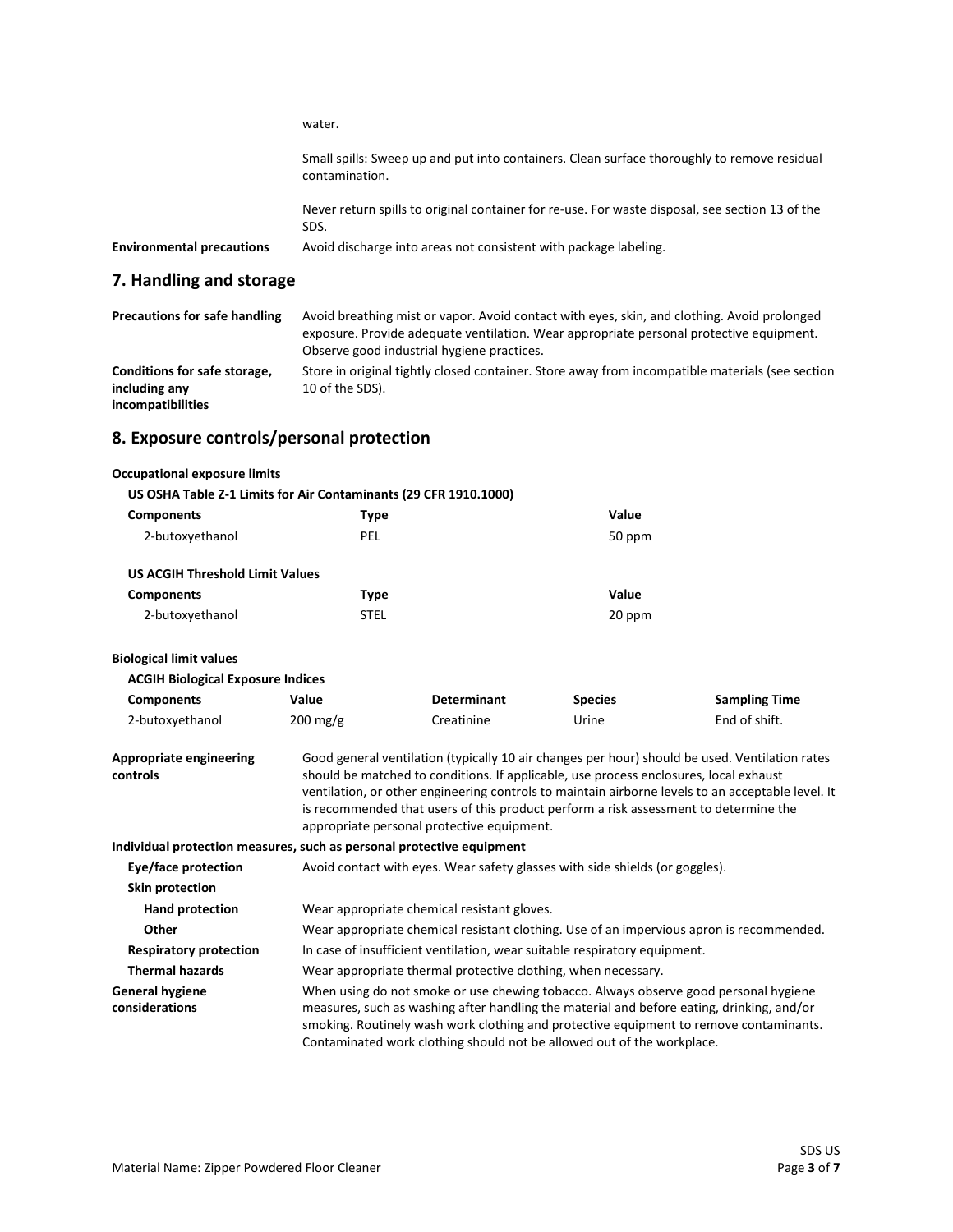# **9. Physical and chemical properties**

#### **Appearance**

| <b>Physical State</b>                      | Powder               |
|--------------------------------------------|----------------------|
|                                            |                      |
| Color                                      | Yellow/light orange. |
| Odor                                       | Characteristic.      |
| <b>Odor threshold</b>                      | Not available.       |
| рH                                         | 12-13 (10% solution) |
| Melting/freezing point                     | Not applicable.      |
| Initial boiling point and<br>boiling range | Not applicable.      |
| <b>Flash point</b>                         | Not applicable.      |
| <b>Evaporation rate</b>                    | Not available.       |
| Flammability                               | Not available.       |
| <b>Flammability Limits</b>                 |                      |
| Upper                                      | Not available.       |
| Lower                                      | Not available.       |
| Vapor pressure                             | Not available.       |
| Vapor density                              | Not available.       |
| Specific gravity (water=1)                 | 1.42                 |
| Solubility in water                        | Soluble.             |
| <b>Partition coefficient</b>               | Not available.       |
| (n-octanol/water)                          |                      |
| <b>Auto-ignition temperature</b>           | Not available.       |
| <b>Decomposition temperature</b>           | Not available.       |
| <b>Viscosity</b>                           | Not available.       |

# **10. Stability and reactivity**

| Reactivity                                   | This product is stable and non-reactive under normal conditions of use. |
|----------------------------------------------|-------------------------------------------------------------------------|
| <b>Chemical stability</b>                    | Material is stable under normal conditions. Store in a cool dark place. |
| <b>Possibility of hazardous</b><br>reactions | Hazardous polymerization does not occur                                 |
| <b>Conditions to avoid</b>                   | Avoid storage in elevated temperatures.                                 |
| Incompatible materials                       | Bases, amines, metals.                                                  |
| <b>Hazardous decomposition</b><br>products   | Hydrogen. In case of fire see section 5.                                |

# **11. Toxicological information**

| Information on likely routes<br>of exposure                                        |                                                                 |
|------------------------------------------------------------------------------------|-----------------------------------------------------------------|
| Ingestion                                                                          | Do not ingest. May be harmful if swallowed.                     |
| <b>Inhalation</b>                                                                  | Do not inhale. May cause damage to the upper respiratory tract. |
| Skin contact                                                                       | Can cause severe skin burns.                                    |
| Eye contact                                                                        | Can cause serious eye damage.                                   |
| Symptoms related to the<br>physical, chemical and<br>toxicological characteristics | Coughing, wheezing, shortness of breath.                        |
| <b>Acute toxicity</b>                                                              | Harmful if swallowed.                                           |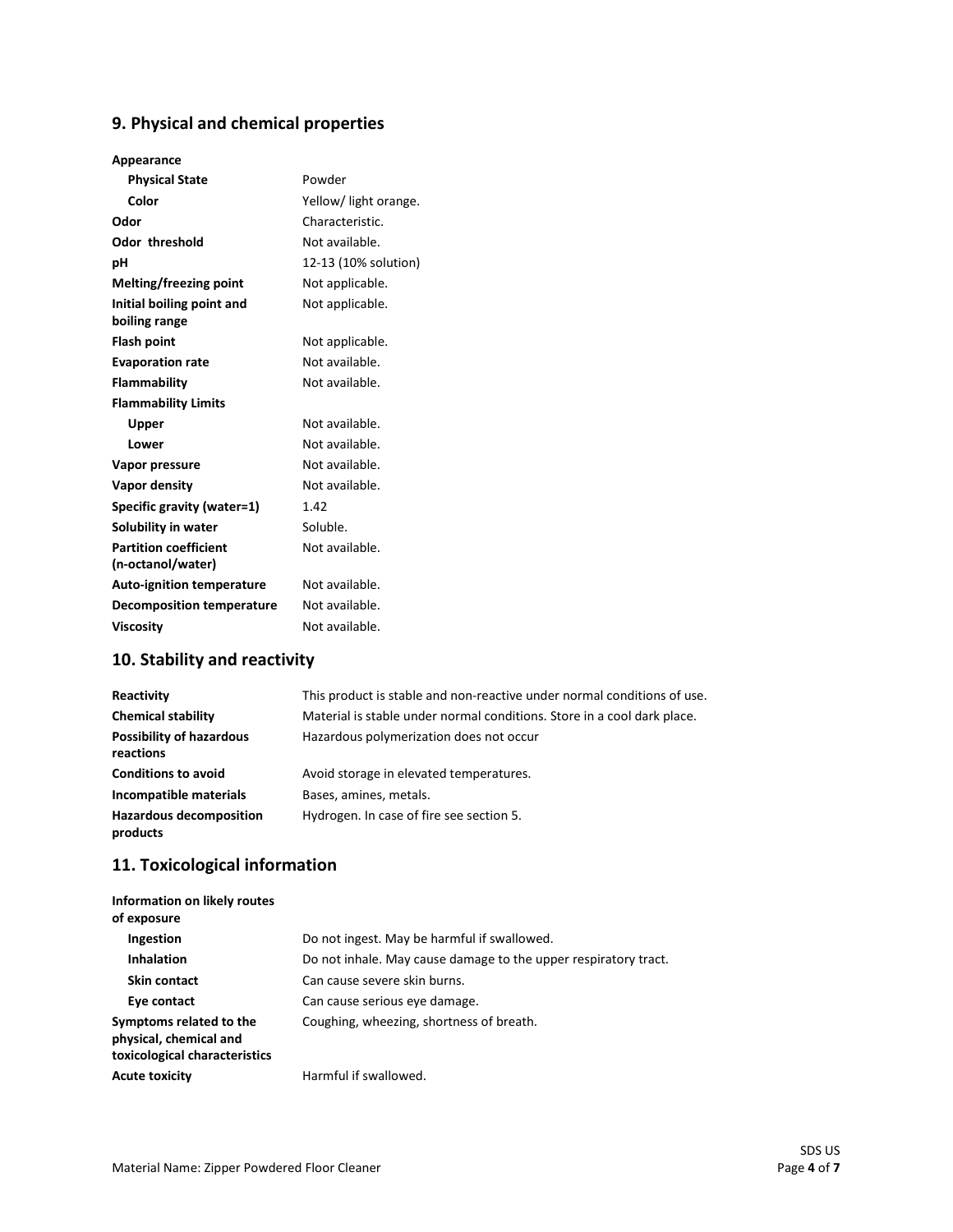| Product                                                                    | <b>Route and Species</b>                                                                 | <b>LD50</b>           |
|----------------------------------------------------------------------------|------------------------------------------------------------------------------------------|-----------------------|
| Zipper Powdered Floor Cleaner (CAS mixture)                                |                                                                                          |                       |
| Acute                                                                      | Oral, rat                                                                                | 1,700 mg/kg estimated |
| *Estimates for product may be based on additional component data not shown |                                                                                          |                       |
|                                                                            |                                                                                          |                       |
| <b>Skin corrosion/irritation</b>                                           | Can cause severe skin burns.                                                             |                       |
| Serious eye damage/                                                        | Can cause serious eye damage.                                                            |                       |
| irritation                                                                 |                                                                                          |                       |
| <b>Respiratory sensitization</b>                                           | Not considered a respiratory sensitizer.                                                 |                       |
| <b>Skin sensitization</b>                                                  | Not considered a skin sensitizer.                                                        |                       |
| <b>Germ cell mutagenicity</b>                                              | No data available to indicate product or any components present at greater than 0.1% are |                       |
|                                                                            | mutagenic or genotoxic.                                                                  |                       |
| Carcinogenicity                                                            | Not considered a carcinogen.                                                             |                       |
|                                                                            | OSHA Specifically Regulated Substances (29 CFR 1910.1001-1050)                           |                       |
| Not Listed.                                                                |                                                                                          |                       |
| <b>Reproductive toxicity</b>                                               | No data available.                                                                       |                       |
| Specific target organ toxicity                                             | May cause damage to the upper respiratory tract with prolonged inhalation.               |                       |
| - single exposure                                                          |                                                                                          |                       |
| Specific target organ toxicity                                             | No data available.                                                                       |                       |
| - repeated exposure                                                        |                                                                                          |                       |
| <b>Aspiration hazard</b>                                                   | No data available.                                                                       |                       |
|                                                                            |                                                                                          |                       |

# **12. Ecological information**

| <b>Species</b>                                                             | $LC_{50}$                      |
|----------------------------------------------------------------------------|--------------------------------|
| Zipper Powdered Floor Cleaner (CAS mixture)                                |                                |
|                                                                            |                                |
| Fathead minnow                                                             | $LC_{50}$ = 110 mg/L estimated |
| Daphnia Magna                                                              | $EC_{50}$ = 145 mg/L estimated |
| *Estimates for product may be based on additional component data not shown |                                |
|                                                                            |                                |
| 2-butoxyethaol is considered readily biodegradable.                        |                                |
| Bioaccumulative potential is low.                                          |                                |
|                                                                            |                                |

| Partition coefficient n-octanol/water ( $log K_{\text{OW}}$ ) |                                                              |
|---------------------------------------------------------------|--------------------------------------------------------------|
|                                                               | Not available.                                               |
| Mobility in soil                                              | No data available.                                           |
| Other adverse effects                                         | May be harmful to plants or wildlife in high concentrations. |

# **13. Disposal considerations**

| <b>Disposal instructions</b>          | Collect and reclaim or dispose in sealed containers at licensed waste disposal site. Dispose of<br>contents/container in accordance with local/regional/national/international regulations.                             |
|---------------------------------------|-------------------------------------------------------------------------------------------------------------------------------------------------------------------------------------------------------------------------|
| Local disposal regulations            | Dispose in accordance with all applicable regulations                                                                                                                                                                   |
| Hazardous waste code                  | The waste code should be assigned in discussion between the user, the producer and the<br>waste disposal company.                                                                                                       |
| Waste from residues/unused<br>product | Dispose of in accordance with local regulations. Empty containers or liners may retain some<br>product residues. This material and its container must be disposed of in a safe manner. (see:<br>Disposal instructions). |
| <b>Contaminated packaging</b>         | Empty containers should be taken to an approved waste handling site for recycling or<br>disposal. Since emptied containers may contain product residue, follow label warnings even<br>after container is emptied.       |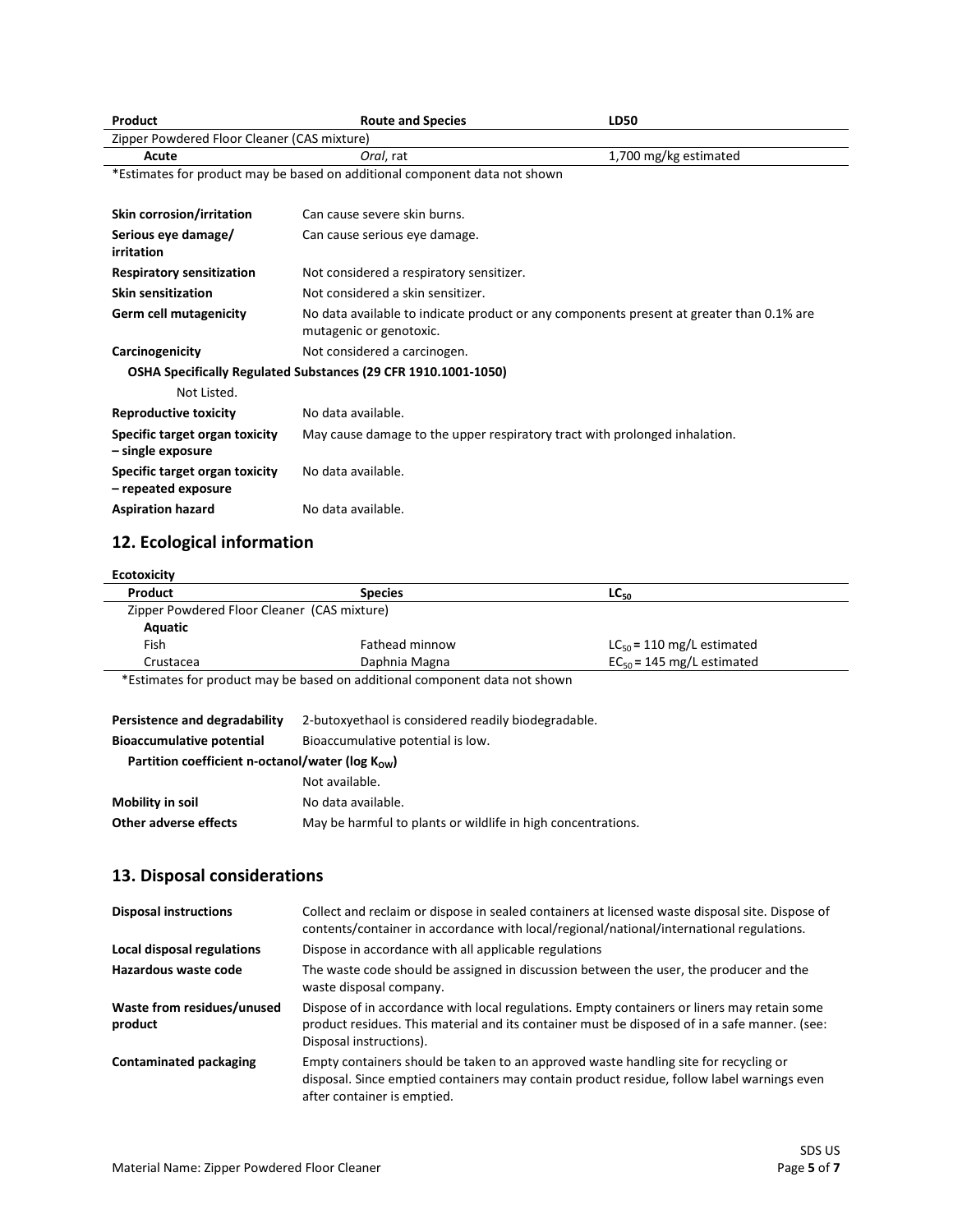### **14. Transport information**

#### **DOT**

| <b>UN number</b>                                                                      | UN1759                                                                   |
|---------------------------------------------------------------------------------------|--------------------------------------------------------------------------|
| UN proper shipping name                                                               | Corrosive solids, n.o.s. (contains: Disodium trioxosilicate)             |
| Transport hazard class(es)                                                            |                                                                          |
| <b>Class</b>                                                                          | 8                                                                        |
| Subsidiary risk                                                                       |                                                                          |
| Packaging group                                                                       | Ш                                                                        |
| Marine pollutant                                                                      | No                                                                       |
| Special precautions for user                                                          | Read safety instructions, SDS, and emergency procedures before handling. |
| <b>Transport in bulk according</b><br>to Annex II of MARPOL 73/78<br>and the IBC Code | Not intended to be transported in bulk.                                  |
| <b>DOT</b>                                                                            |                                                                          |



## **15. Regulatory information**

```
US federal regulations
SARA 302 Extremely hazardous substance
    Not listed.
SARA 304 Emergency release notification
    Not listed.
SARA 311/312 Hazard Categories
    Immediate Hazard - Yes
    Delayed Hazard – No
    Fire Hazard – No
    Pressure Hazard – No
    Reactivity Hazard – No 
SARA 313 (TRI reporting)
    2-butoxyethanol (Glycol Ether Category)
```
# **16. Other information, including date of preparation or last revision**

| Issue date           | 2/13/2015 |
|----------------------|-----------|
| <b>Revision date</b> | 2/13/2015 |
| <b>Version</b> #     |           |